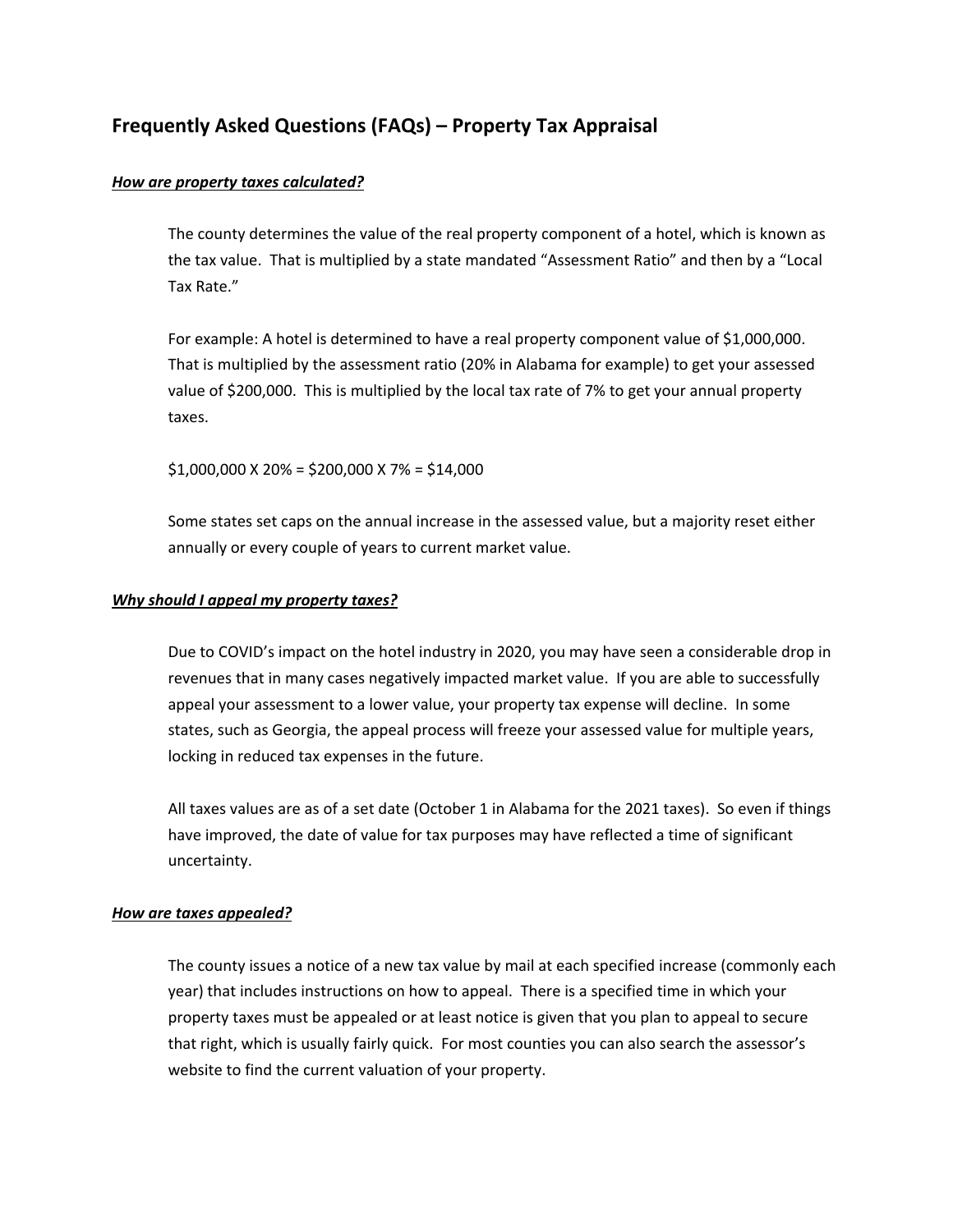From here every county is different, but typically you are given multiple opportunities to make your case of the value. This either leads to a settlement or you maintain the right to hire a lawyer and take it to circuit court.

### *How does an appraisal from a hotel specialist help me?*

When you are going through the appeal process, both sides are attempting to make their case for what the current value is. Ordering an appraisal provides an opinion of value from an unbiased source that you can reference in your appeal.

The county uses a mass appraisal methodology that works off of limited information and is necessary, given they are trying to value every single property in the county each year that spans a wide range of asset types. They do not have the resources or access to your financial statements that are necessary to get it right each time, which is why they offer the appeal process.

Conversely, a hotel specialized appraiser with MAI designation will have far more industry knowledge of hotels and be able to utilize your financial statements to better reflect the true market value. It is also developed by independent party, unlike the owner and tax assessor that have their driving motivations.

## Will the appraised value always help me? Is there a discount if it does not produce the value I need?

The appraisal is ordered from an independent party that has no motivations to hit a certain value or guarantee conclusions. Having this independent analysis is what provides credibility to the appraisal process and the final conclusions. The appraiser is governed by the state appraisal board, which requires statements specifically to address this: "No bias existed to produce any specific conclusion and that compensation is not tied to producing any specific value."

## *Full disclosure: Some appraisals will report a value that does not help your case and you will still be required to pay for it.*

## *What is the difference between a limited‐scope and a full appraisal?*

The scope of work in an appraisal just states the level of work that is going to be completed in order to provide an opinion of value. This is negotiated between the appraiser and the client, which in most cases is for a bank as part of issuing a loan.